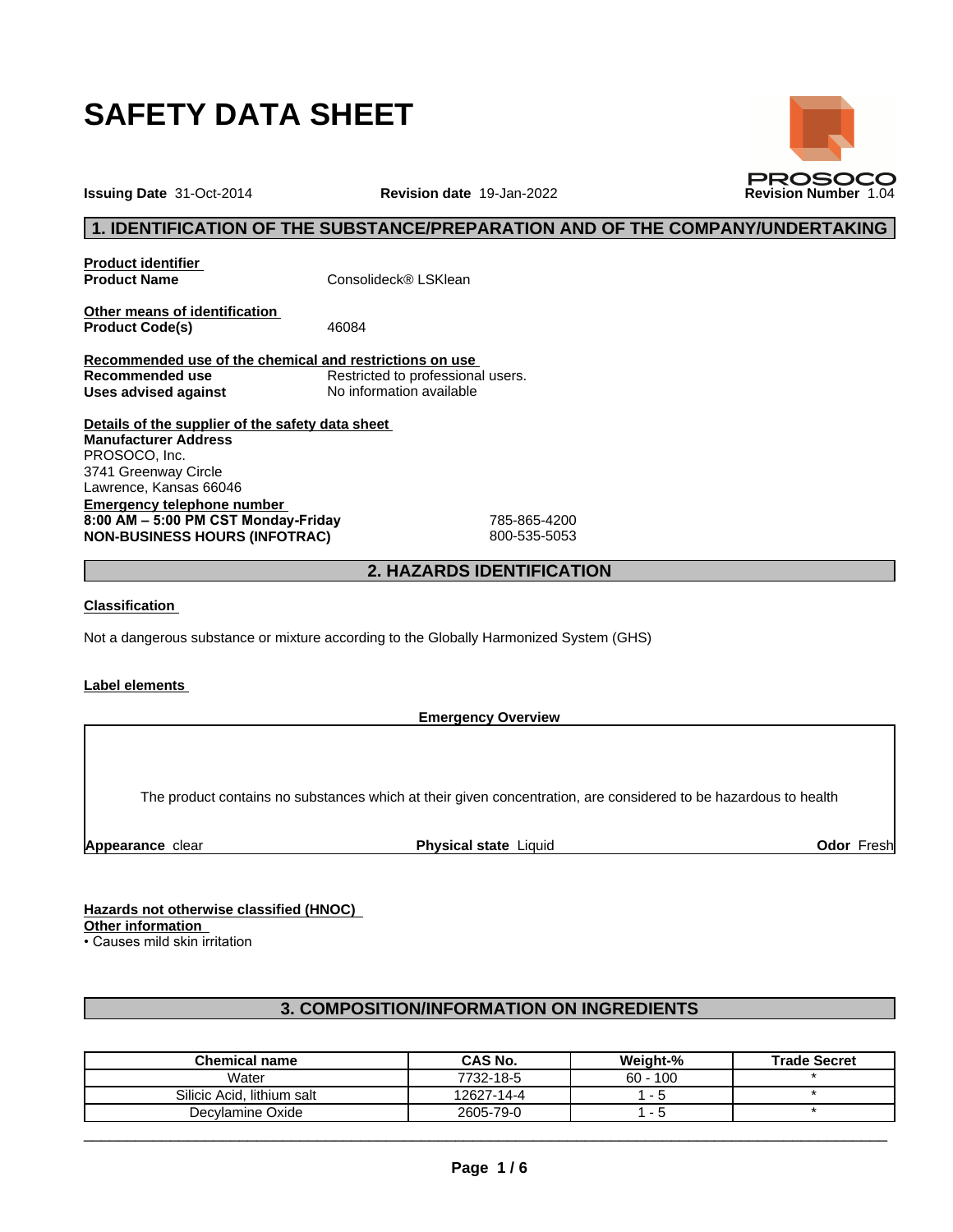| Oxide<br>)etvi<br>nıne<br>ענ<br>______ | ״י<br>`\I |  |
|----------------------------------------|-----------|--|

 $\_$  ,  $\_$  ,  $\_$  ,  $\_$  ,  $\_$  ,  $\_$  ,  $\_$  ,  $\_$  ,  $\_$  ,  $\_$  ,  $\_$  ,  $\_$  ,  $\_$  ,  $\_$  ,  $\_$  ,  $\_$  ,  $\_$  ,  $\_$  ,  $\_$  ,  $\_$  ,  $\_$  ,  $\_$  ,  $\_$  ,  $\_$  ,  $\_$  ,  $\_$  ,  $\_$  ,  $\_$  ,  $\_$  ,  $\_$  ,  $\_$  ,  $\_$  ,  $\_$  ,  $\_$  ,  $\_$  ,  $\_$  ,  $\_$  ,

\* The exact percentage (concentration) ofcomposition has been withheld as a trade secret.

|                                                             | <b>4. FIRST AID MEASURES</b>                                                                                                                                                                                            |
|-------------------------------------------------------------|-------------------------------------------------------------------------------------------------------------------------------------------------------------------------------------------------------------------------|
| Description of first aid measures                           |                                                                                                                                                                                                                         |
| <b>General advice</b>                                       | If symptoms persist, call a physician.                                                                                                                                                                                  |
| Eye contact                                                 | Immediately flush with plenty of water. After initial flushing, remove any contact lenses and<br>continue flushing for at least 15 minutes. Keep eye wide open while rinsing. If symptoms<br>persist, call a physician. |
| <b>Skin Contact</b>                                         | Wash with plenty of water. Remove contaminated clothing and shoes. Wash contaminated<br>clothing before reuse. If skin irritation persists, call a physician.                                                           |
| <b>Inhalation</b>                                           | Remove to fresh air. If symptoms persist, call a physician.                                                                                                                                                             |
| Ingestion                                                   | Do NOT induce vomiting. Clean mouth with water and drink afterwards plenty of water.<br>Never give anything by mouth to an unconscious person. Call a physician.                                                        |
| Self-protection of the first aider                          | Use personal protective equipment as required.                                                                                                                                                                          |
| Most important symptoms and effects, both acute and delayed |                                                                                                                                                                                                                         |
| <b>Symptoms</b>                                             | May cause irritation.                                                                                                                                                                                                   |
|                                                             | Indication of any immediate medical attention and special treatment needed                                                                                                                                              |
| Note to physicians                                          | Treat symptomatically.                                                                                                                                                                                                  |
|                                                             | <b>5. FIRE-FIGHTING MEASURES</b>                                                                                                                                                                                        |

#### **Suitable Extinguishing Media**

Use extinguishing measures that are appropriate to local circumstances and the surrounding environment.

**Unsuitable Extinguishing Media** Caution: Use of water spray when fighting fire may be inefficient.

#### **Specific hazards arising from the chemical**

No information available.

## **Protective equipment and precautions for firefighters**

As in any fire, wear self-contained breathing apparatus pressure-demand, MSHA/NIOSH (approved or equivalent) and full protective gear.

# **6. ACCIDENTAL RELEASE MEASURES**

#### **Personal precautions, protective equipment and emergency procedures**

| <b>Personal precautions</b>                          | Use personal protective equipment as required. Slippery when spilled.                                                                                    |
|------------------------------------------------------|----------------------------------------------------------------------------------------------------------------------------------------------------------|
| <b>Environmental precautions</b>                     |                                                                                                                                                          |
| <b>Environmental precautions</b>                     | See Section 12 for additional ecological information. Do not flush into surface water or<br>sanitary sewer system. Prevent product from entering drains. |
| Methods and material for containment and cleaning up |                                                                                                                                                          |
| <b>Methods for containment</b>                       | Prevent further leakage or spillage if safe to do so. Dike far ahead of liquid spill for later<br>disposal.                                              |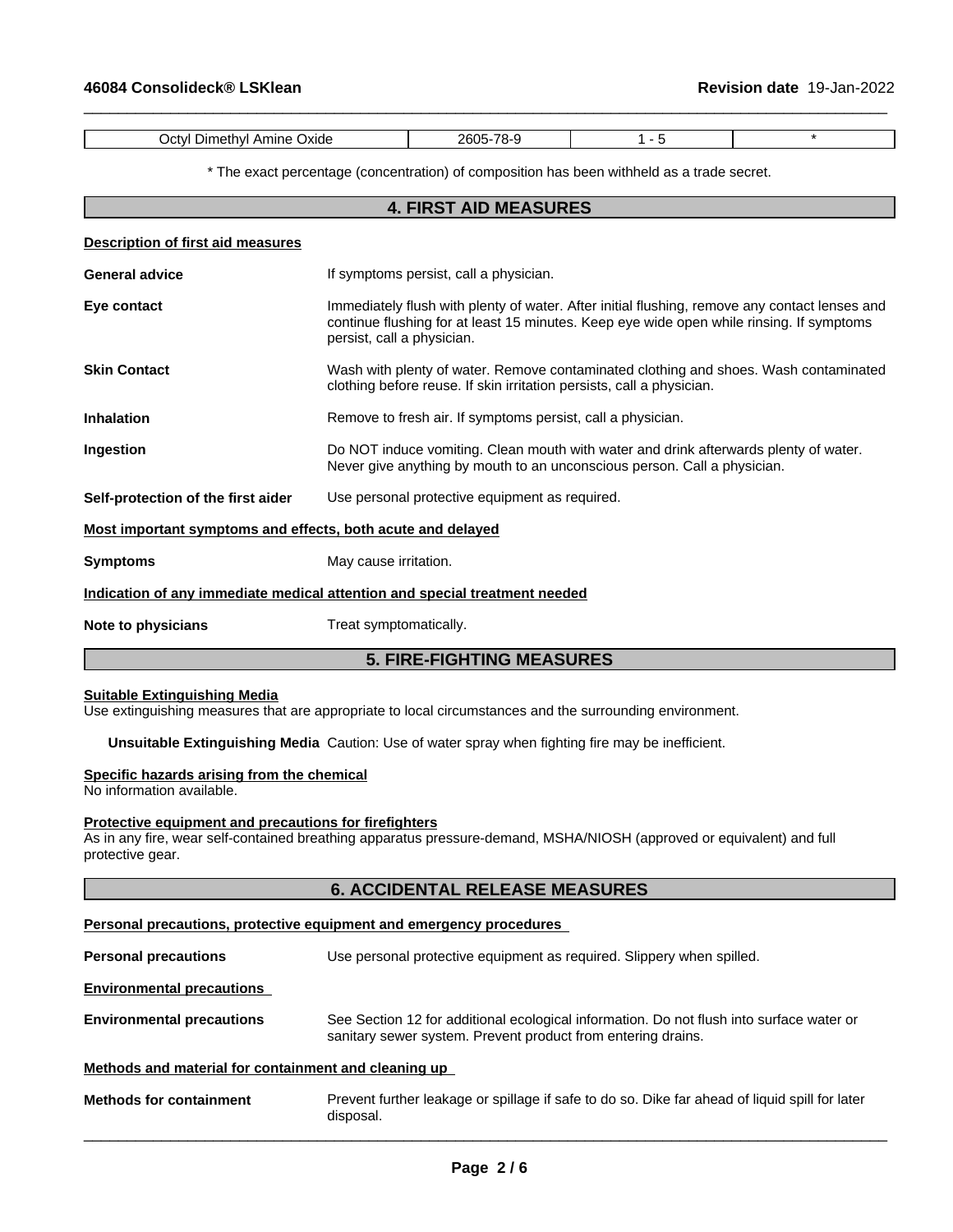| Methods for cleaning up                                      | Dam up. Soak up with inert absorbent material. Pick up and transfer to properly labeled<br>containers. Clean contaminated surface thoroughly.                                                                                                                                                                                    |  |
|--------------------------------------------------------------|----------------------------------------------------------------------------------------------------------------------------------------------------------------------------------------------------------------------------------------------------------------------------------------------------------------------------------|--|
|                                                              | 7. HANDLING AND STORAGE                                                                                                                                                                                                                                                                                                          |  |
| <b>Precautions for safe handling</b>                         |                                                                                                                                                                                                                                                                                                                                  |  |
| Advice on safe handling                                      | Use personal protective equipment as required. Avoid contact with skin and eyes. Avoid<br>breathing vapors or mists.                                                                                                                                                                                                             |  |
| Conditions for safe storage, including any incompatibilities |                                                                                                                                                                                                                                                                                                                                  |  |
| <b>Storage Conditions</b>                                    | Keep containers tightly closed in a dry, cool and well-ventilated place. Keep in properly<br>labeled containers. Keep out of the reach of children.                                                                                                                                                                              |  |
| Incompatible materials                                       | Strong acids. Strong oxidizing agents.                                                                                                                                                                                                                                                                                           |  |
|                                                              | 8. EXPOSURE CONTROLS/PERSONAL PROTECTION                                                                                                                                                                                                                                                                                         |  |
| <b>Control parameters</b>                                    |                                                                                                                                                                                                                                                                                                                                  |  |
| <b>Exposure Guidelines</b>                                   | This product, as supplied, does not contain any hazardous materials with occupational<br>exposure limits established by the region specific regulatory bodies.                                                                                                                                                                   |  |
| <b>Appropriate engineering controls</b>                      |                                                                                                                                                                                                                                                                                                                                  |  |
| <b>Engineering Controls</b>                                  | None under normal use conditions.                                                                                                                                                                                                                                                                                                |  |
|                                                              | Individual protection measures, such as personal protective equipment                                                                                                                                                                                                                                                            |  |
| <b>Eye/face protection</b>                                   | Wear safety glasses with side shields (or goggles).                                                                                                                                                                                                                                                                              |  |
| Skin and body protection                                     | Wear protective nitrile rubber gloves.                                                                                                                                                                                                                                                                                           |  |
| <b>Respiratory protection</b>                                | If exposure limits are exceeded or irritation is experienced, NIOSH/MSHA approved<br>respiratory protection should be worn. Positive-pressure supplied air respirators may be<br>required for high airborne contaminant concentrations. Respiratory protection must be<br>provided in accordance with current local regulations. |  |
| <b>General Hygiene Considerations</b>                        | When using do not eat, drink or smoke. Handle in accordance with good industrial hygiene<br>and safety practice.                                                                                                                                                                                                                 |  |
|                                                              | <b>9. PHYSICAL AND CHEMICAL PROPERTIES</b>                                                                                                                                                                                                                                                                                       |  |

 $\_$  ,  $\_$  ,  $\_$  ,  $\_$  ,  $\_$  ,  $\_$  ,  $\_$  ,  $\_$  ,  $\_$  ,  $\_$  ,  $\_$  ,  $\_$  ,  $\_$  ,  $\_$  ,  $\_$  ,  $\_$  ,  $\_$  ,  $\_$  ,  $\_$  ,  $\_$  ,  $\_$  ,  $\_$  ,  $\_$  ,  $\_$  ,  $\_$  ,  $\_$  ,  $\_$  ,  $\_$  ,  $\_$  ,  $\_$  ,  $\_$  ,  $\_$  ,  $\_$  ,  $\_$  ,  $\_$  ,  $\_$  ,  $\_$  ,

# **9. PHYSICAL AND CHEMICAL PROPERTIES**

# **Information on basic physical and chemical properties**

| <b>Physical state</b><br>Appearance<br>Color | Liquid<br>clear<br>blue  | Odor<br><b>Odor threshold</b> | Fresh<br>No information available |
|----------------------------------------------|--------------------------|-------------------------------|-----------------------------------|
| <b>Property</b>                              | Values                   | Remarks • Method              |                                   |
| рH                                           | 11                       |                               |                                   |
| Melting point / freezing point °F            | ່ 30 °F<br>$-1$ °C /     |                               |                                   |
| Boiling point / boiling range                | No information available |                               |                                   |
| <b>Flash point</b>                           | > 100 °C / > 212 °F      | <b>ASTM D 3278</b>            |                                   |
| <b>Evaporation rate</b>                      | No information available |                               |                                   |
| Flammability (solid, gas)                    | No information available |                               |                                   |
| <b>Flammability Limit in Air</b>             |                          |                               |                                   |
| <b>Upper flammability limit:</b>             | No information available |                               |                                   |
| Lower flammability limit:                    | No information available |                               |                                   |
|                                              |                          |                               |                                   |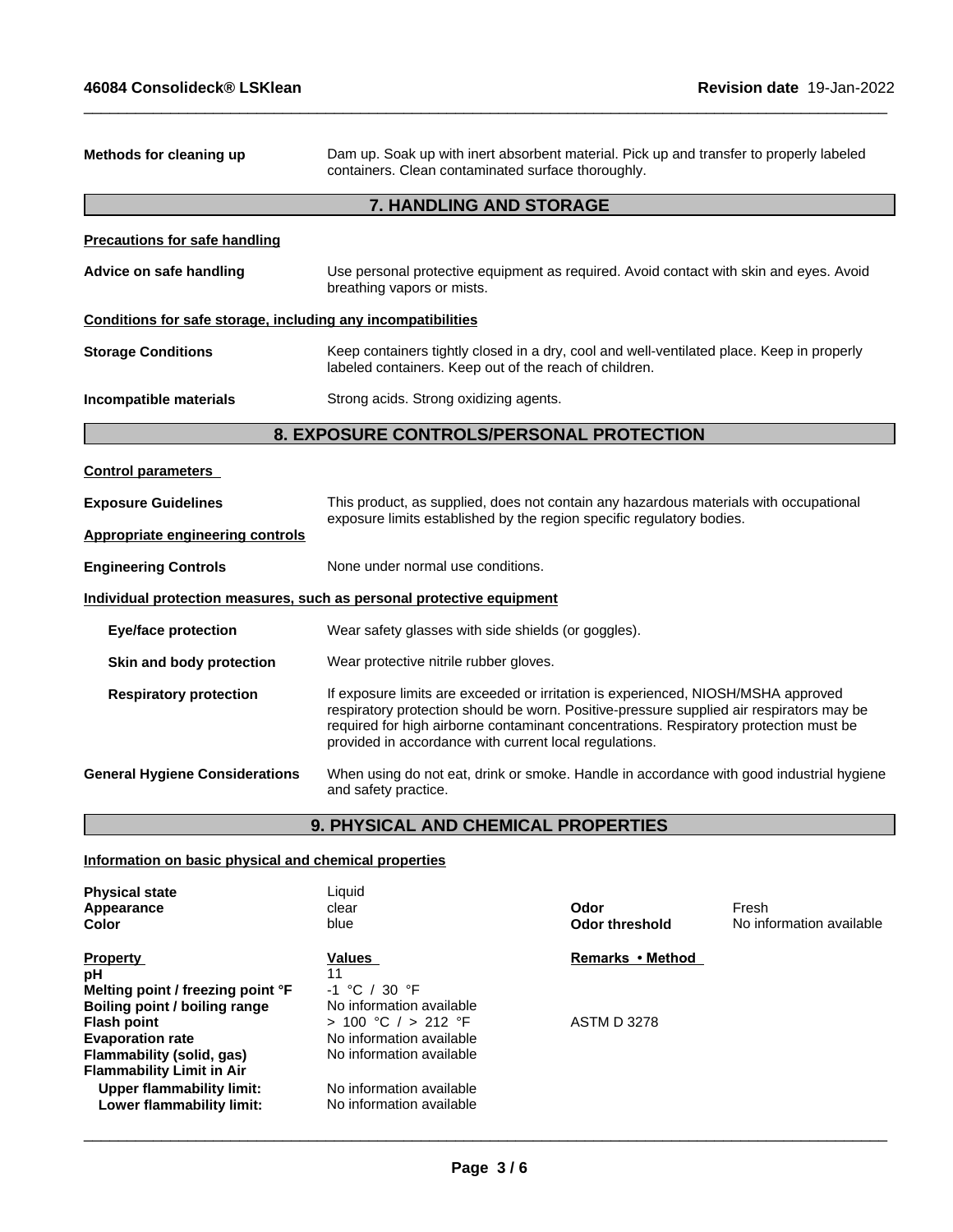## **46084 Consolideck® LSKlean Revision date** 19-Jan-2022

**Vapor pressure No information available**<br> **Vapor density No information available Specific gravity**<br>Water solubility **Solubility in other solvents** No information available<br> **Partition coefficient** No information available **Partition coefficient**<br> **Autoignition temperature**<br>
No information available **Autoignition temperature No information available**<br> **Decomposition temperature No information available Decomposition temperature**<br>**Kinematic viscosity Dynamic viscosity** No information available

**No information available**<br>1.014 completely soluble<br>No information available **Kinematic viscosity** No information available

# **10. STABILITY AND REACTIVITY**

 $\_$  ,  $\_$  ,  $\_$  ,  $\_$  ,  $\_$  ,  $\_$  ,  $\_$  ,  $\_$  ,  $\_$  ,  $\_$  ,  $\_$  ,  $\_$  ,  $\_$  ,  $\_$  ,  $\_$  ,  $\_$  ,  $\_$  ,  $\_$  ,  $\_$  ,  $\_$  ,  $\_$  ,  $\_$  ,  $\_$  ,  $\_$  ,  $\_$  ,  $\_$  ,  $\_$  ,  $\_$  ,  $\_$  ,  $\_$  ,  $\_$  ,  $\_$  ,  $\_$  ,  $\_$  ,  $\_$  ,  $\_$  ,  $\_$  ,

## **Reactivity**

No data available

#### **Chemical stability**

Stable under recommended storage conditions.

#### **Possibility of hazardous reactions**

None under normal processing.

**Conditions to avoid** None known based on information supplied.

#### **Incompatible materials**

Strong acids. Strong oxidizing agents.

#### **Hazardous decomposition products**

Hazardous combustion products. Carbon monoxide.

# **11. TOXICOLOGICAL INFORMATION**

## **Information on likely routes of exposure**

| <b>Product Information</b> | May cause irritation             |
|----------------------------|----------------------------------|
| <b>Inhalation</b>          | Avoid breathing vapors or mists. |
| Eye contact                | Avoid contact with eyes.         |
| <b>Skin Contact</b>        | Avoid contact with skin.         |
| Ingestion                  | Do not taste or swallow.         |

#### **Component Information**

| <b>Chemical name</b>     | LD50/Oral                             | .D50/Dermal | <b>Inhalation LC50</b> |
|--------------------------|---------------------------------------|-------------|------------------------|
| Water<br>$\cdots$        | Rat<br>$\sim$<br>) mL/kg<br>◡◡<br>. . |             |                        |
| 7700<br>.40F<br>732-18-5 |                                       |             |                        |

#### **<u>Symptoms related to the physical, chemical and toxicological characteristics</u>**

**Symptoms** May cause irritation.

#### **Delayed and immediate effects as well as chronic effects from short and long-term exposure**

| <b>Sensitization</b>   | No information available.                                                                 |
|------------------------|-------------------------------------------------------------------------------------------|
| Germ cell mutagenicity | No information available.                                                                 |
| <b>Carcinogenicity</b> | This product does not contain any carcinogens or potential carcinogens as listed by OSHA, |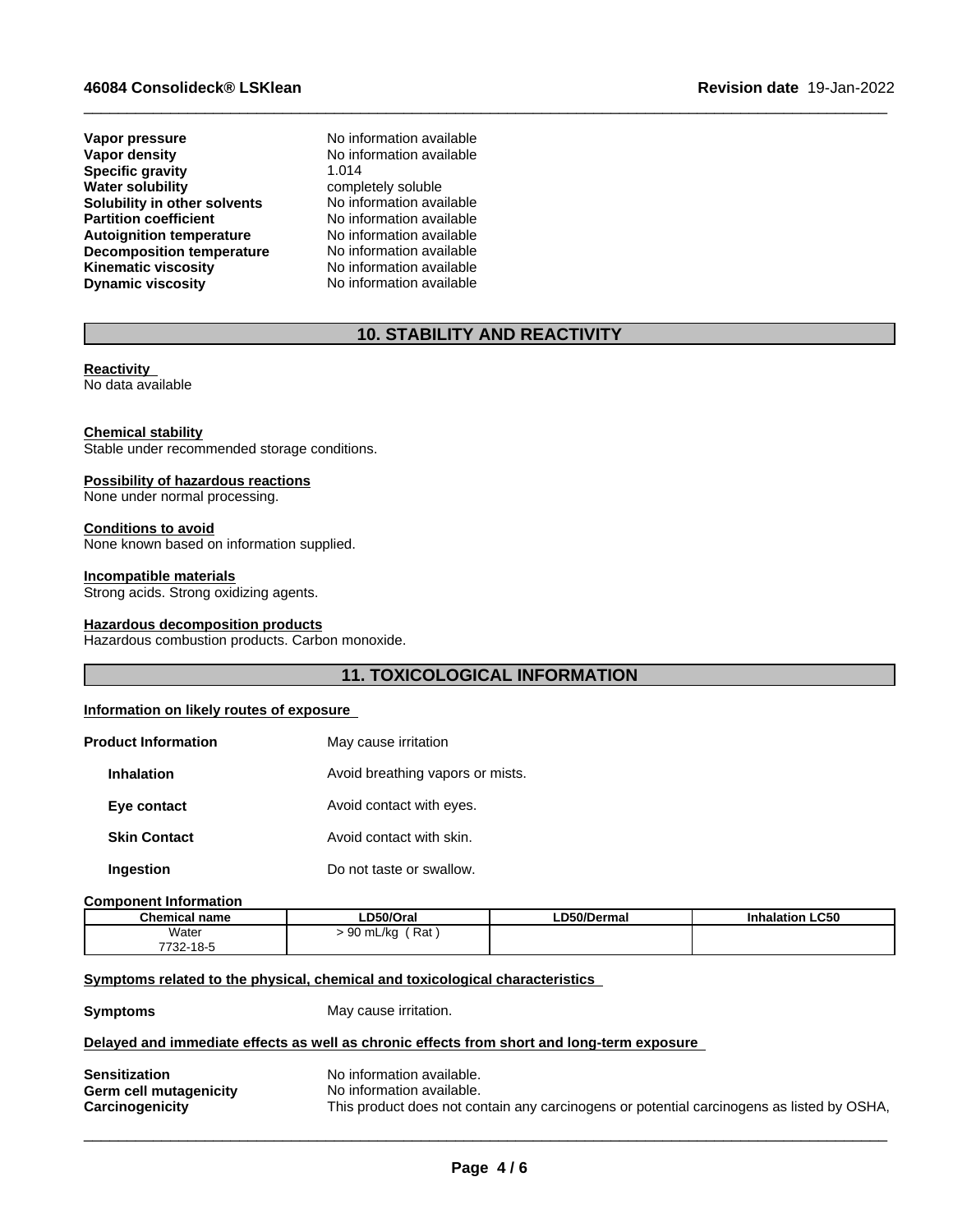|                                                      | IARC or NTP.                                                                                           |
|------------------------------------------------------|--------------------------------------------------------------------------------------------------------|
| <b>Reproductive toxicity</b>                         | No information available.                                                                              |
| <b>STOT - single exposure</b>                        | No information available.                                                                              |
| <b>STOT - repeated exposure</b>                      | No information available.                                                                              |
| <b>Aspiration hazard</b>                             | No information available.                                                                              |
| Numerical measures of toxicity - Product Information |                                                                                                        |
| <b>Unknown acute toxicity</b>                        |                                                                                                        |
|                                                      | The following values are calculated based on chapter 3.1 of the GHS document.                          |
| <b>ATEmix (oral)</b>                                 | 80000 mg/kg                                                                                            |
| <b>ATEmix (dermal)</b>                               | 65653 mg/kg mg/l                                                                                       |
|                                                      | <b>12. ECOLOGICAL INFORMATION</b>                                                                      |
|                                                      |                                                                                                        |
| <b>Ecotoxicity</b>                                   |                                                                                                        |
|                                                      |                                                                                                        |
| Persistence and degradability                        |                                                                                                        |
| No information available.                            |                                                                                                        |
|                                                      |                                                                                                        |
| <b>Bioaccumulation</b>                               |                                                                                                        |
| No information available.                            |                                                                                                        |
|                                                      |                                                                                                        |
| Other adverse effects                                | No information available                                                                               |
|                                                      |                                                                                                        |
|                                                      | <b>13. DISPOSAL CONSIDERATIONS</b>                                                                     |
| <b>Waste treatment methods</b>                       |                                                                                                        |
|                                                      |                                                                                                        |
| <b>Disposal of wastes</b>                            | Disposal should be in accordance with applicable regional, national and local laws and<br>regulations. |
| <b>Contaminated packaging</b>                        | Do not reuse container.                                                                                |
|                                                      |                                                                                                        |

 $\_$  ,  $\_$  ,  $\_$  ,  $\_$  ,  $\_$  ,  $\_$  ,  $\_$  ,  $\_$  ,  $\_$  ,  $\_$  ,  $\_$  ,  $\_$  ,  $\_$  ,  $\_$  ,  $\_$  ,  $\_$  ,  $\_$  ,  $\_$  ,  $\_$  ,  $\_$  ,  $\_$  ,  $\_$  ,  $\_$  ,  $\_$  ,  $\_$  ,  $\_$  ,  $\_$  ,  $\_$  ,  $\_$  ,  $\_$  ,  $\_$  ,  $\_$  ,  $\_$  ,  $\_$  ,  $\_$  ,  $\_$  ,  $\_$  ,

# **14. TRANSPORT INFORMATION**

**DOT** Not Regulated for all modes of transportation.

# **15. REGULATORY INFORMATION**

**International Inventories DSL/NDSL Legend:** 

Complies<br>Complies

 *TSCA - United States Toxic Substances Control Act Section 8(b) Inventory DSL/NDSL - Canadian Domestic Substances List/Non-Domestic Substances List*